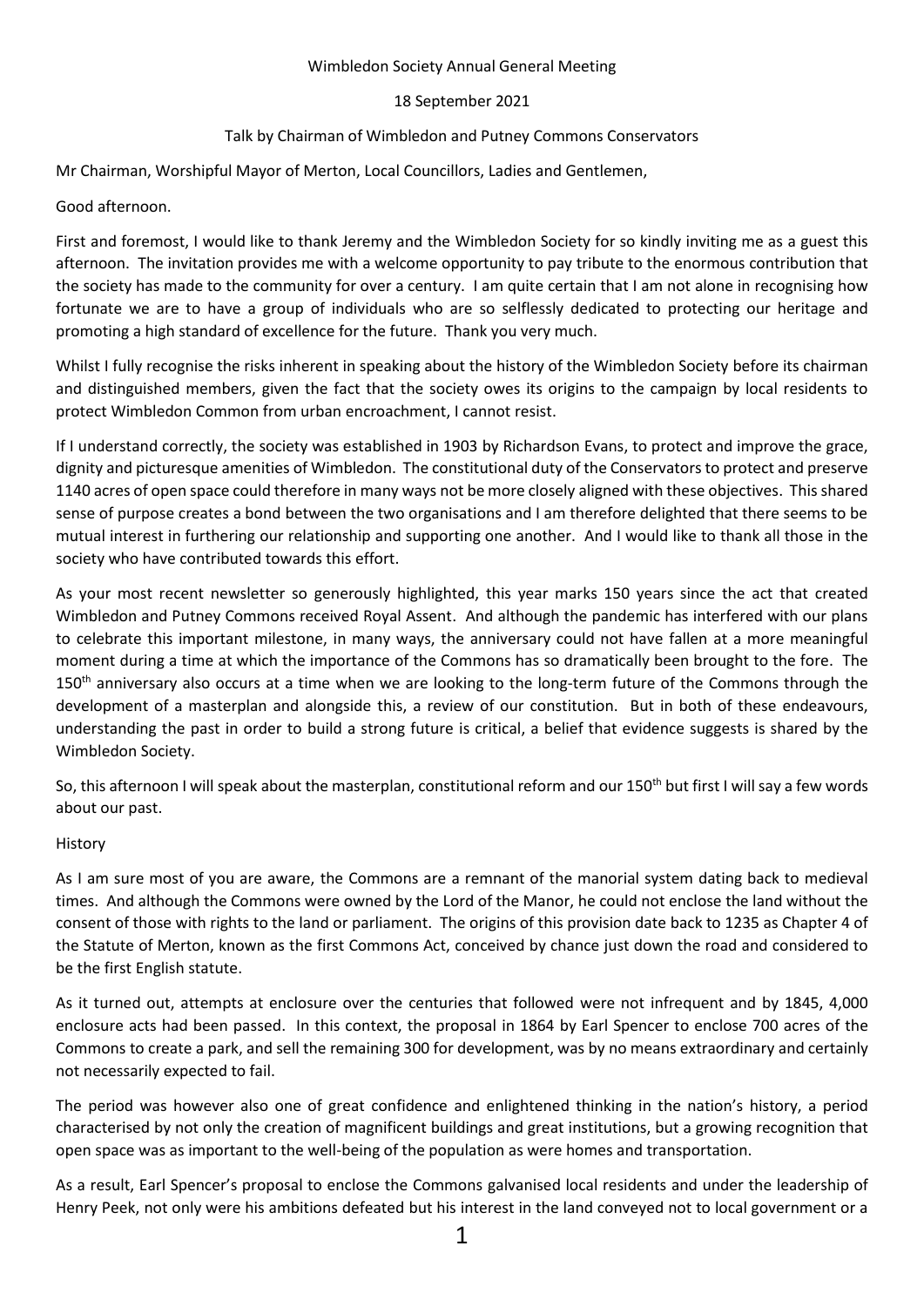board of works as was the case elsewhere, but to an independent body of eight Conservators, funded by a local levy and protected by statute. And it is this independence that has in turn been so fundamental in preserving the character and culture that make the Commons so unique.

And in recounting this important event in Wimbledon's history, I suspect I am not alone in recognising that since its inception, the Wimbledon Society has in many ways carried on in the footsteps of Henry Peek, Robert Hunter, Richardson Evans and others in bravely challenging the seemingly impossible to protect the long-term interests of the community: inspired by its successes and undeterred by its short-term setbacks. And for that, we are indebted to you.

# The Masterplan

In 2017, we developed the first ever strategy for the Commons and the development of a masterplan is intended to provide the long-term planning for this strategic framework. Funded by a grant from the National Lottery Heritage Fund, the work has been carried out by consultants Barker Langham with the support of a few specialist firms. Unfortunately, the project has suffered from delays due to both the pandemic and our constitutional reform initiative, but we are continuing the work and remain committed to public consultation as part of the process.

The masterplan assesses the investment requirements for both the natural and built environments of the Commons and the way in which these requirements will be met. And I will now say a few words about each of these three areas.

# 1. Natural Environment

In the words of Henry Peek, the lands conveyed to the Conservators 150 years ago were, "1,000 acres of the most beautiful common land in the whole of England, consisting of wood and water, and a magnificent open plateau with flowers and insects which were scarcely to be found on any other common in England".

The natural landscape is the most important asset of the Commons and protecting and preserving this oasis of wilderness is a core constitutional duty of the Conservators. And although there is a specific responsibility for the Conservators to preserve the natural state of the Commons as far as possible, this does not mean that there should be no intervention. For without any intervention, the Commons would eventually become a large area of woodland.

Habitats and species change and evolve over time but the speed at which climate change is taking place hinders the natural adaption process, increasing the risks of decline and loss of biodiversity. There is therefore a growing need for targeted intervention to protect and enhance the various natural habitats of the Commons, ensuring their ecological and physical longevity.

The masterplan sets out some 18 initiatives for the natural landscape such as wetland planting around pond edges, restoration and creation of meadows, opening up of horse rides, planting of native tree saplings and desilting of ponds. All will improve biodiversity and increase resilience and we are hoping to deliver a major habitat restoration or creation project over the course of the next three years.

To give you some idea of what we are considering, I have a few images.

The first is of Queensmere and as you can see the banks are bare of vegetation, which could provide valuable resources for wildlife species. By introducing a mixture of aquatic plants around the pond edges we could take advantage of the different depths and increase the biodiversity. At the same time, we would improve the paths around the pond to ensure that they are accessible. This would be done in consultation with Natural England to ensure the protected habitats are not compromised.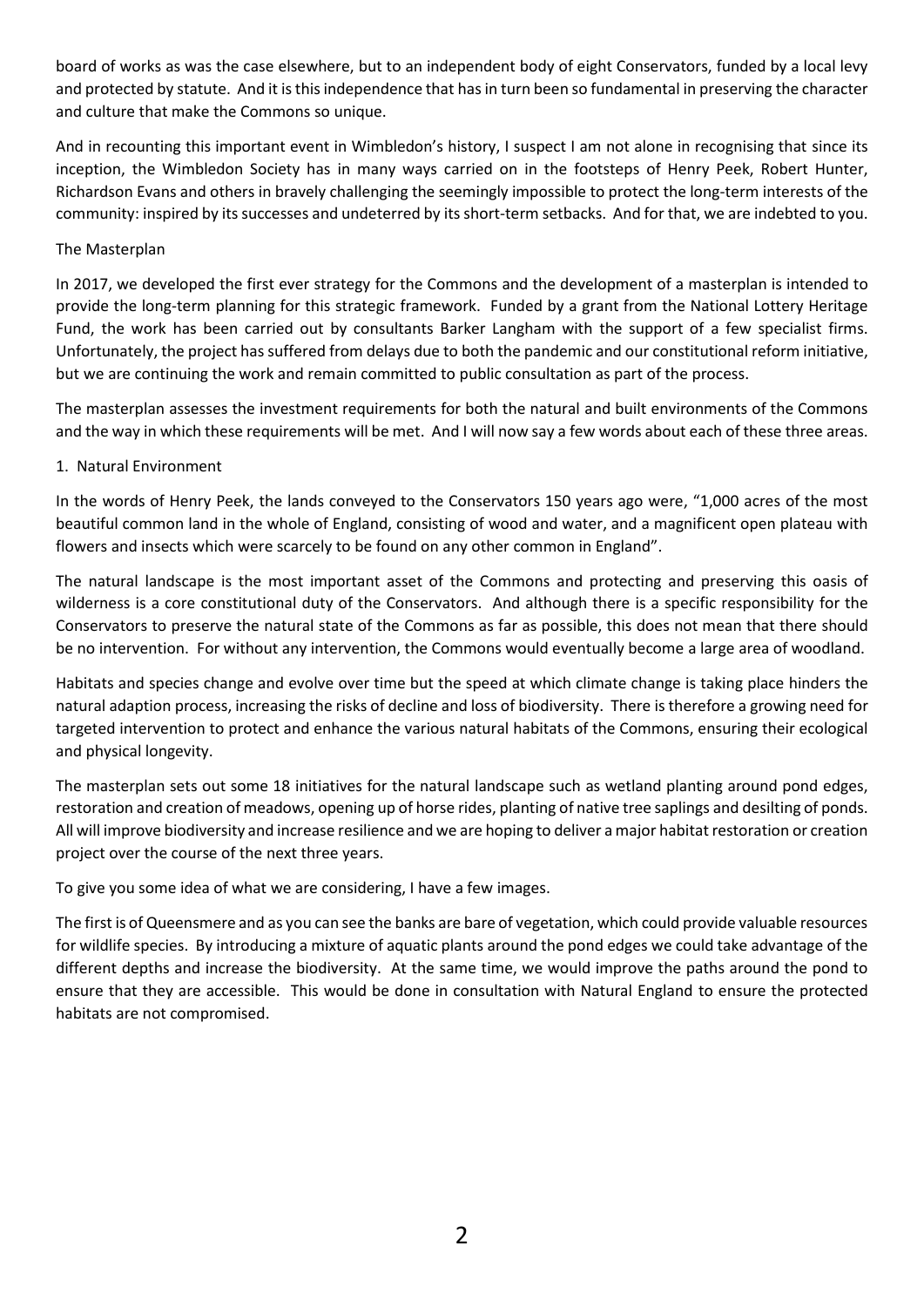

The next slide is of the meadow area in Putney Lower Commons, which has a narrow range of species as a result of the historic use as allotments and the cutting regime. Cutting and bailing this area once a year would create a more diverse habitat, notably with wildflowers.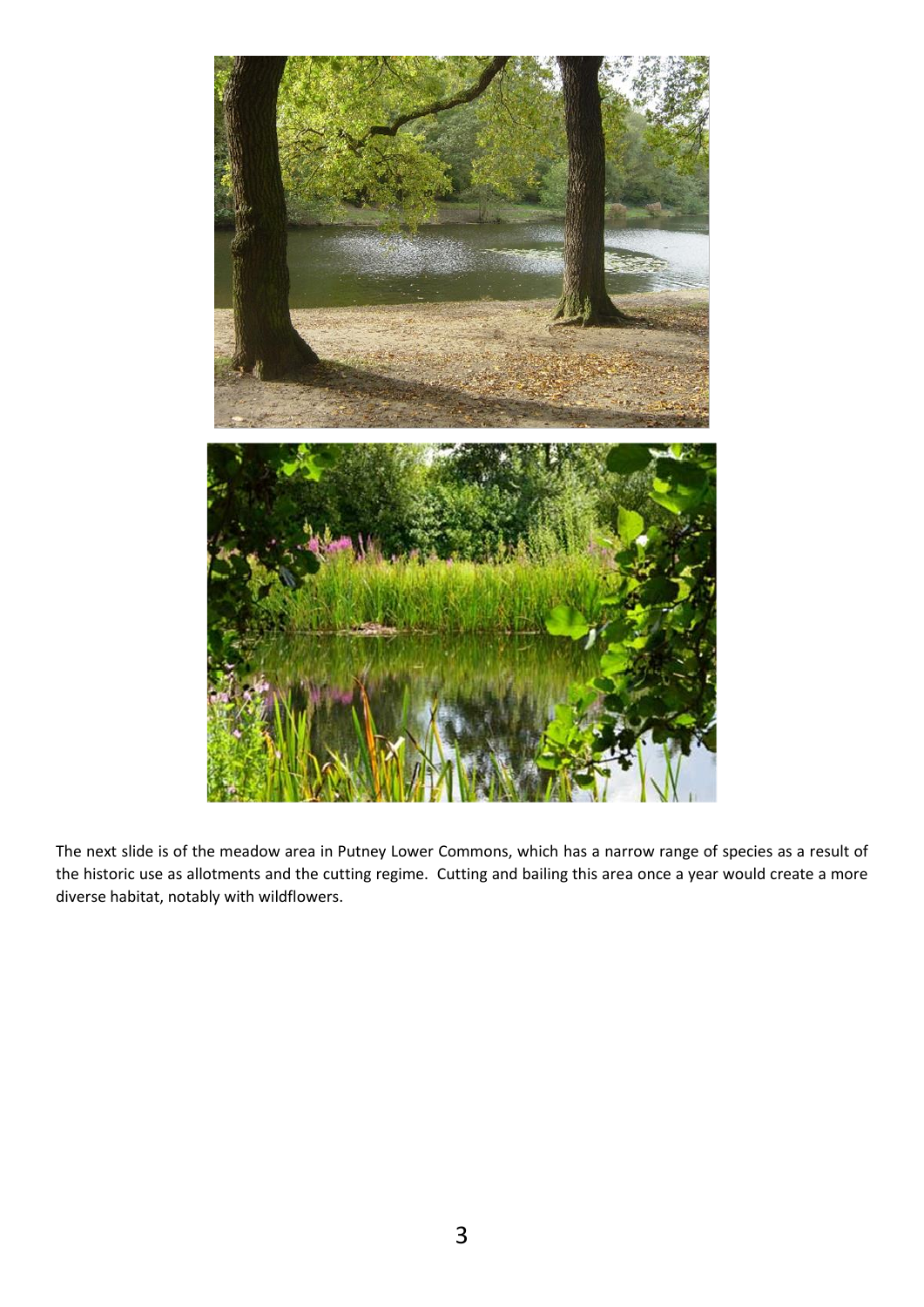

The masterplan also identifies the need to invest in the footpaths, recognising the delicate balance between facilitating access, protecting the landscape and maintaining the natural state as far as possible. In addition, a targeted extension to cycle routes is under consideration as a way of furthering these same objectives.

The masterplan also sets out the need to improve signage and wayfinding to both increase accessibility and protect fragile habitats. All signage must be subtle, sympathetic to the setting, consistent and high quality. Whilst facilitating access is important, the unique opportunity provided by the Commons to develop and practise navigation skills using natural landmarks mustn't be lost.

# 2. Built Environment

Parliamentary intent for Wimbledon and Putney Commons to be kept open, unenclosed and unbuilt on is clear with repeated references to this objective throughout the act. Notwithstanding this, at the time at which the Commons were constituted, there were a number of pre-existing buildings serving a variety of purposes and there was no stated intention in the act for these buildings to be removed but rather provisions for the buildings to be kept in good order and for a further six lodges to be built for staff accommodation.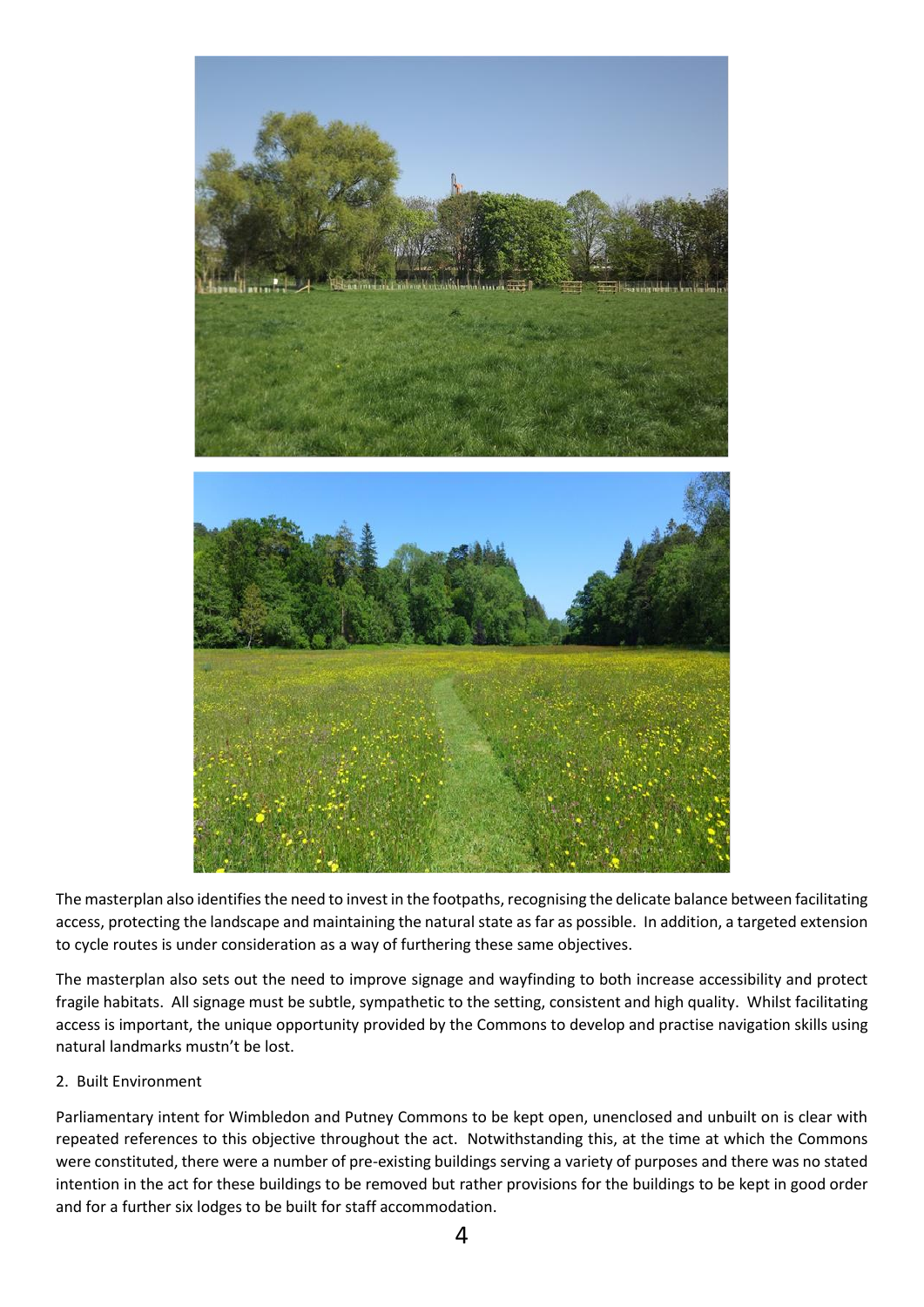The evaluation of the built heritage, which was carried out by historic buildings architect Barry Stow, assesses the important contribution made by the historic buildings including the Grade II listed windmill and the London Scottish Golf Club, as well as the historic monuments and cottages that are dispersed across the Commons.

The masterplan also assesses the substantial investment requirements of the built heritage and highlights in particular the Richardson Evans Pavilion, named after the man who made an enormous contribution to both the Commons and the Wimbledon Society. The building serves as an operational centre, a clubhouse for local sports teams, staff accommodation and public amenity facilities. It has considerable access challenges as well as operational limitations and is critically important to the proper functioning of the Commons.

The chronic underinvestment that the built heritage has suffered is due to both a lack of funding and in some cases a lack of constitutional clarity. This lack of clarity has necessitated endless legal opinions, which are occasionally contradictory and, in any event, not definitive, paralysing investment decisions. Constitutional reform in this area is therefore necessary to provide a sound legal basis for future investment.

The preferred route to amend the constitution in this area is via a scheme under the Charities Act and to that end we successfully engaged with the Charity Commission in 2018 and gained their full support. Unfortunately, in response to developments elsewhere, the Charity Commission has decided to review the scope of their powers to effect constitutional reform in general and as such progress in this area has been suspended. Notwithstanding this setback, we remain committed to finding a way forward and with the generous support of two eminent local barristers, George Laurence QC and Francesca Quint, who continue to so kindly and brilliantly assist us in this area on a voluntary basis, I am confident that this will be the case. And we are indebted to them both.

Given its importance, it is worth reiterating that constitutional reform is not about introducing a more permissive regime or diluting the fundamental purposes of the charity. There is a clear mandate through our founding legislation, charitable objectives and the special designations of our sites for our duty to protect and preserve the Commons and make them available for the purposes of exercise and recreation. We are not looking to alter these.

#### 3. Delivery

Delivery of the masterplan will only be possible with the necessary funding and we are hoping to bolster our fundraising efforts for that purpose. As I have previously mentioned, we are also considering a reform of the levy.

A founding principle of the 1871 Act is that the levy is intended to serve as the principal source of funding, paid by those who 'primarily benefit' from the Commons. This was defined in 1871 as all those living within three-quarters of a mile of Wimbledon Common or in the ancient parish of Putney. The last data (1976) suggested that over half (54%) of visitors were from outside the levy area.

The levy, which at present stands at £31 per year, generates £1.2 million of £1.8 million annual revenue with the balance provided by income from users, investment returns and donations. The revenue no longer meets our requirements and investment in the estate has suffered as a result, as reflected in the masterplan.

Despite the strong intellectual arguments for extending the levy area, this would require primary legislation, with the inherent costs and risks which we do not feel we could support at this time. We do however understand that the quantum of the levy could be amended by secondary legislation and this is therefore our preferred route forward. In the interim, we will continue to use other fundraising mechanisms (eg, Friends) as a way of engaging those outside the levy area.

Ultimately any specific proposal to increase the levy would be evidence based to reflect the identified requirements. We also recognise the need for the levy to be affordable for everyone. The willingness of the community to support an increase will be tested through public consultation. I should add that despite any increase in the levy, external funding will almost always be needed to fund major capital projects.